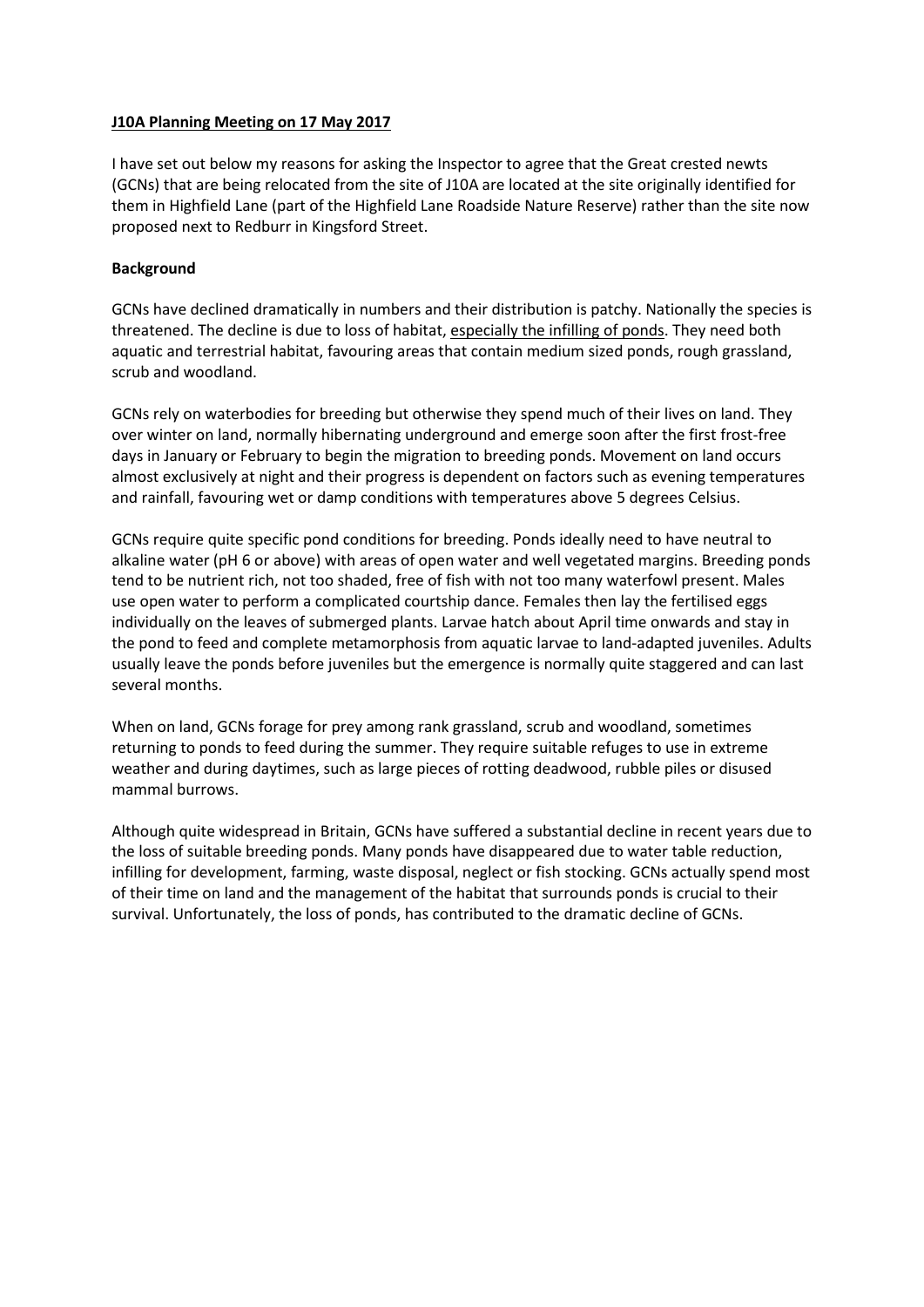**Photos illustrating the original site showing pond:**



**Proposed new site showing lack of water for breeding:**



## **Reasons for preferring Highfield Lane rather than Kingsford Street.**

Kingsford Street is very close to the motorway which will be a complete barrier to newts in the northerly direction. The surrounding habitat is of very poor grassland with large perennial plants which are not suitable for GCNs. The Kingsford Street site suffers repeated strikes from both Grey and Blue herons who nest to the north of the M20. There is no pond at the Kingsford Street site and it is impossible to assess the proposed pond and whether a pond would survive there.

Because GCNs are a protected species it should not possible to take them out and replace them out of their current habitat and relocate them into unsuitable grassland habitat.